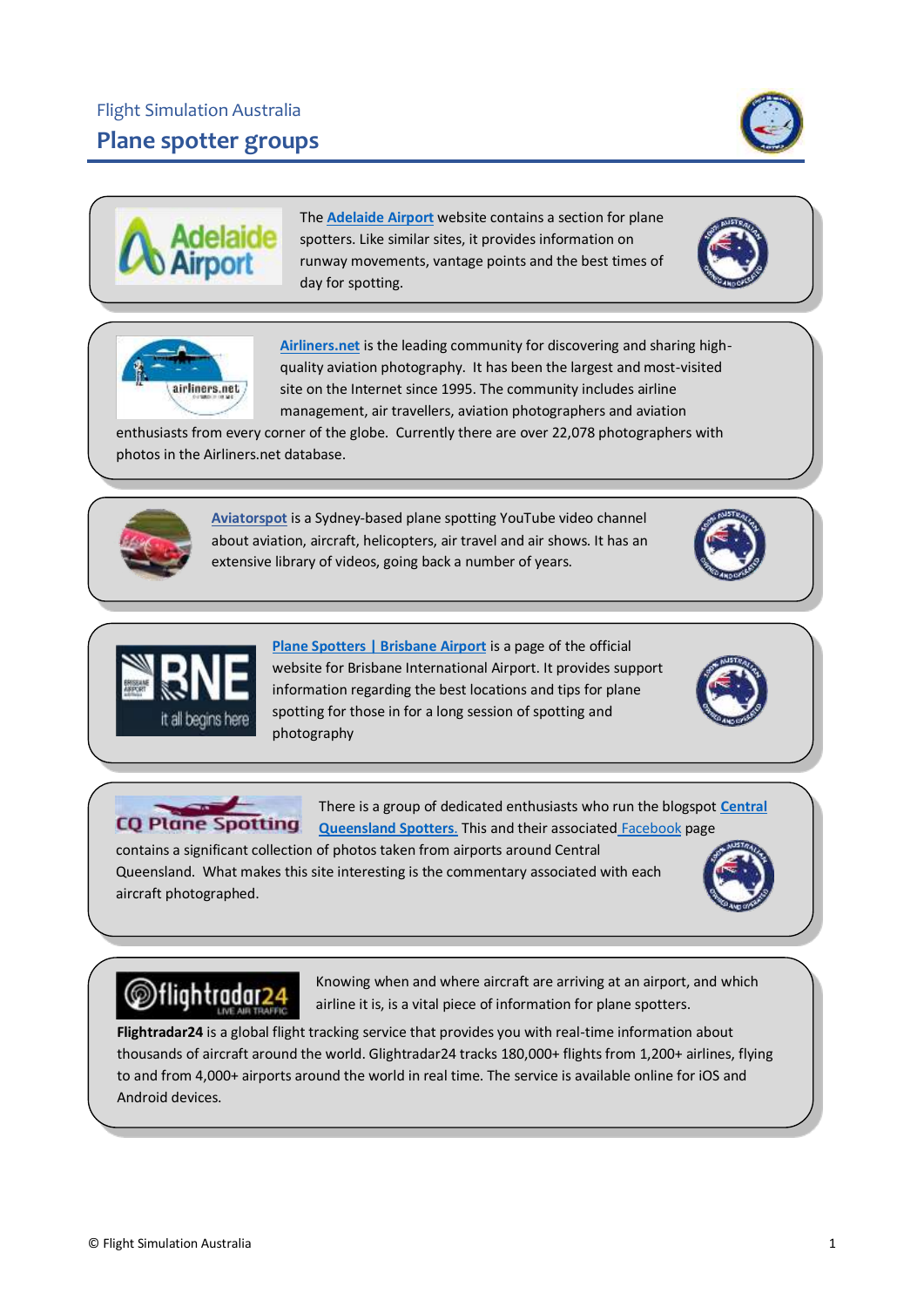## Perth Airport Spotter's Blog

Greg Wood runs **[Perth Airport Spotter's Blog](http://aegwaspotters.blogspot.com/)**, Western Australia's only aircraft movement blog, monitored 24/7 and updated hourly. This blog gives a brief narrative or aircraft arrivals at Perth's two airports.





**[Plane Spotters Australia](https://www.facebook.com/planespottersaustralia/)** is a Facebook page for two Gold Coast locals who aim to keep you up to date with events in and around the Gold Coast Airport and all major airports in Australia. They aim to keep you in the loop with any unusual arrivals/departures and post photo from their plane spotting around the airport. They aim to be as active as possible and strive to be the most up to date blog

**[SPOTTERGUIDE.NET](https://www.spotterguide.net/planespotting/oceania/australia/brisbane-bne-ybbn/)** is the ultimate guide for those passionate SPOTTERGUIDE.NET ©© FIND THE SPOTS YOU'RE LOOKING FOR **O** about plane spotting. Details of hundreds of airports around the world can be searched from this site. Data provided includes airport information, traffic and runway movements and local tips to maximise spotting opportunities. In addition, a Google map showing the locations of the best vantage points is featured. The current spotter guides for Australian airports include, Adelaide International, Melbourne International, Perth International, Brisbane International, Sydney Kingsford Smith, Darwin Airport and Jandacot Airport. Guidelines are also provided for spotters to establish a spotting guide for airports not yet listed.



You no longer need notepads, pieces of paper or endless lists and spreadsheets of aircraft you have seen. **[SpottingLog](https://www.spottinglog.com/)** is a webbased application to keep all of your aircraft spotting logs

in one place. The simple software allows you to store trips, aircraft sightings and photos, print trip reports and view other spotters' aircraft sightings.

With three runways, more than 300,000 aircraft movements a year and a wide range of aircraft, Sydney Airport is a great location for plane spotting. Its proximity to the city means that photographers can capture great shots of

aircraft with the city, Port Botany or Botany Bay in the background. Sydney Airport officially opened the upgraded Shep's Mound plane spotters' lookout in August 2017, honouring the memory of Bruce Shepherd. The mound features two raised platforms overlooking the airfield, expansive grassed areas, undercover shelter and dedicated car parking. The **Sydney Airport** website also has a informational section dedicated to plane spotters